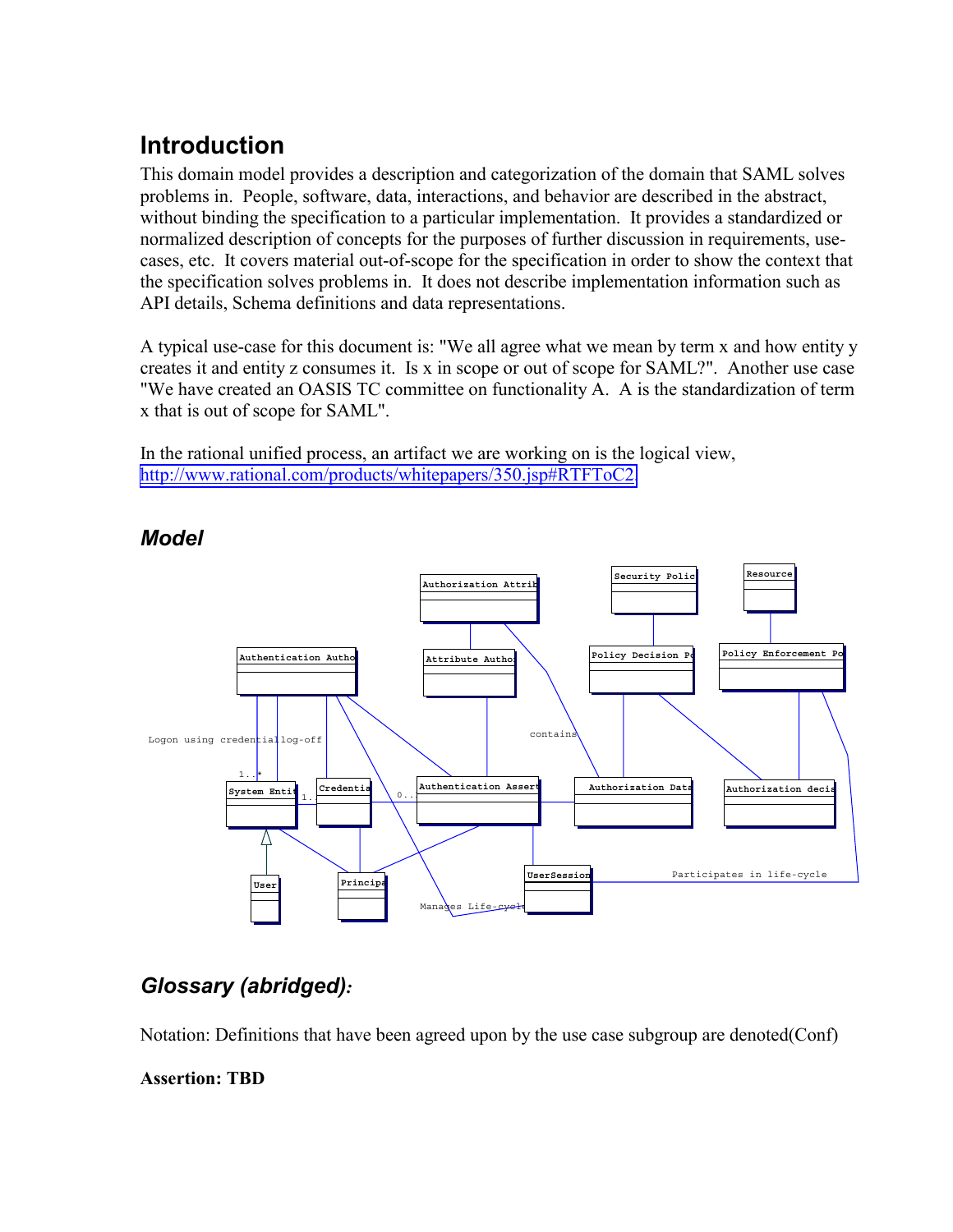**Attribute Authority:** (Conf) A system entity that produces Attribute assertions, based upon TBD inputs.

**Attribute Assertion:** An assertion about attributes of a principal.

**Authentication** – (from glossary with principal added) (Conf) Authentication is the process of confirming an [entity's](http://www.oasis-open.org/committees/security/docs/#EntityDef) asserted principal [identity](http://www.oasis-open.org/committees/security/docs/#IdentityDef) with a specified, or understood, level of confidence. [\[7\]](http://www.oasis-open.org/committees/security/docs/#TrustInCyberspaceRef)

The process of verifying a principal identity claimed by or for a system entity. [\[12\]](http://www.oasis-open.org/committees/security/docs/#AznAPIRef)

**Authentication Assertion:** Data vouching for the occurrence of an authentication of a principal at a particular time using a particular method of authentication. Synonym(s): name assertion.

**Authentication Authority:** (Conf) A system entity that verifies credentials and produces authentication assertions

**Authorization Attributes**: (Conf) Attributes about a principal which may be useful in an authorization decision (group, role, title, contract code,...).

**Authorization Assertions**: ( from glossary)In concept an authorization [assertion](http://www.oasis-open.org/committees/security/docs/#AssertionDef) is a statement of [policy](http://www.oasis-open.org/committees/security/docs/#PolicyDef) about a [resource,](http://www.oasis-open.org/committees/security/docs/#ResourceDef) such as: the user "noodles" is granted "execute" privileges on the resource "/usr/bin/guitar." Issue: Should this be Authorization Decision

**Authorization Data:** A data structure that contains Authentication Assertions and Authorization attributes.

**Credential**: (Conf) Data that is transferred or presented to establish a claimed principal identity.

**Log-on:** The process of presenting credentials to an authentication authority for requesting access to a resource

**Log-off:** The process of informing an authentication authority that previous credentials are no longer valid for a User Session

**Policy Decision Point**: (from glossary, access control decision )The place where a decision is arrived at as a result of evaluating the [requester's](http://www.oasis-open.org/committees/security/docs/#RequesterDef) [identity,](http://www.oasis-open.org/committees/security/docs/#IdentityDef) the requested operation, and the requested [resource](http://www.oasis-open.org/committees/security/docs/#ResourceDef) in light of applicable [security policy.](http://www.oasis-open.org/committees/security/docs/#SecurityPolicyDef) (surprisingly enough, not explicitly defined in [\[10\]](http://www.oasis-open.org/committees/security/docs/#ISOAccessCntlFrmwkRef) )

**Policy Enforcement Point**: (from glossary, access enforcement function) The place that is part of the access path between an [initiator](http://www.oasis-open.org/committees/security/docs/#InitiatorDef) and a [target](http://www.oasis-open.org/committees/security/docs/#TargetDef) on each access control request and enforces the decision made by the Access Decision Function [\[10\].](http://www.oasis-open.org/committees/security/docs/#ISOSecArchRef)

Principal, or Principle Identity: (Conf) An instantiation of a system entity within the security domain.